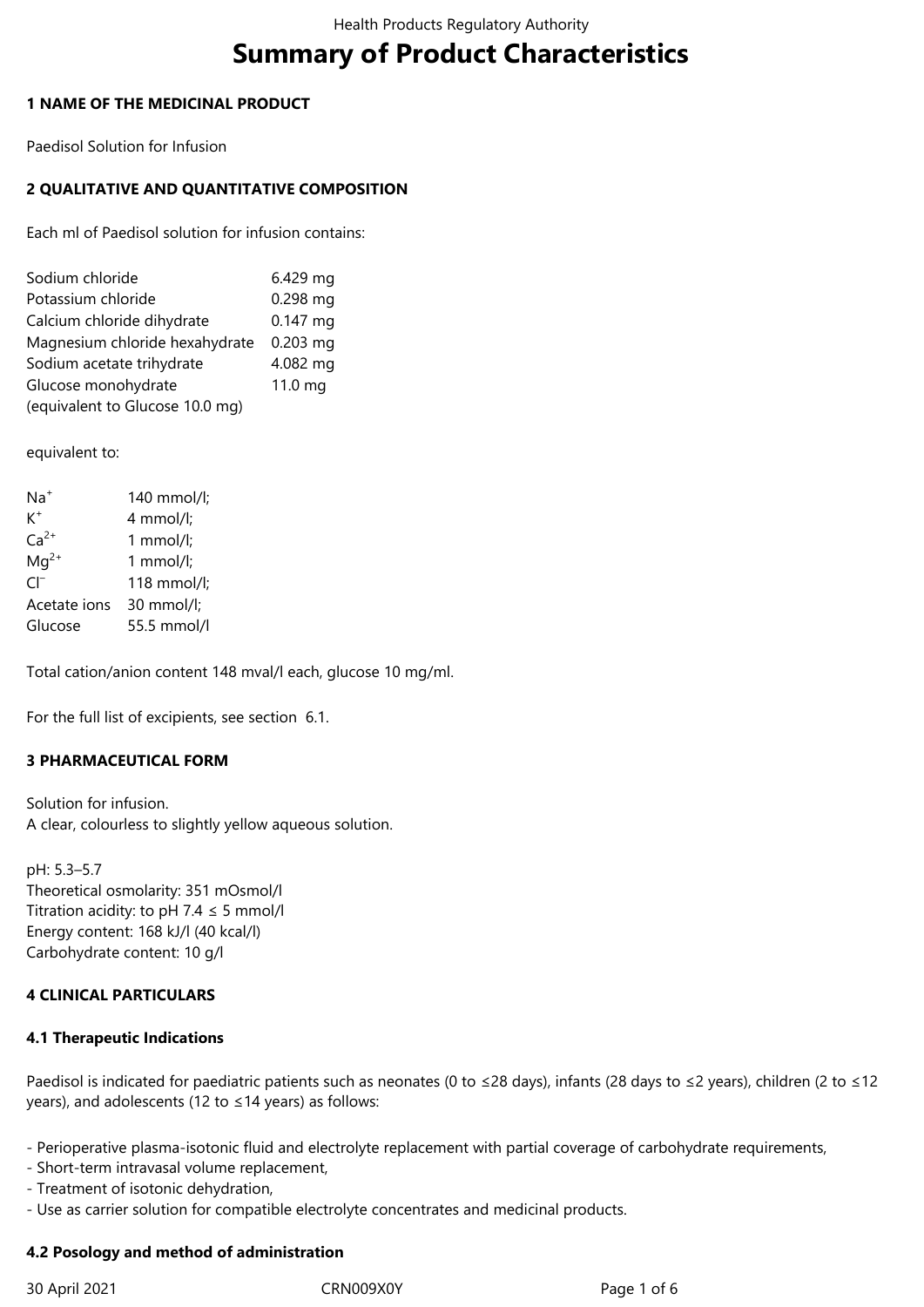# *Paediatric population*

The dosage in perioperative intravenous infusion therapy depends on the fluid, electrolyte, and glucose requirements: During the first hour e.g. 10 – 20 ml/kg/hr, and thereafter for regulation of the infusion rate according to basic and correction requirements with monitoring of relevant cardiovascular and laboratory parameters.

For fluid requirements the following reference values apply:

Neonates (0 to ≤28 days), infants (28 days to ≤1 year): 100 – 140 ml/kg body mass and day

Infants aged 1 to ≤2 years: 80 – 120 ml/kg body mass and day

Children aged 2 to ≤5 years: 80 – 100 ml/kg body mass and day

Children aged 5 to ≤10 years: 60 – 80 ml/kg body mass and day

Children aged 10 to ≤12 years and adolescents aged 12 to ≤14 years: 50 – 70 ml/kg body mass and day

For the treatment of isotonic dehydration in the paediatric population the rate of infusion and the daily dose should be determined individually according to the nature and severity of the electrolyte and water imbalance by monitoring the relevant cardiovascular and laboratory parameters.

For short-term intravasalvolume replacement the dosage should be determined individually according to the fluid needs.

If Paedisol is used in combination with other solutions for infusion the current guidelines on the total fluid supply for the relevant age group should be considered upon dosage calculation.

The individual water, electrolyte, and carbohydrate requirements should be calculated and replaced accordingly; in particular, pre-term and underweight neonates, but also in all other exceptional therapeutic situations. Balancing needs to be more exact the pre-term, younger, and underweight the patient is.

Method of administration For intravenous use.

Duration of administration The duration of administration depends on the patient's fluid and electrolyte requirements.

# **4.3 Contraindications**

- Hypersensitivity to the active substance(s) or to any of the excipients listed in section 6.1,

- Status of hyperhydration.

# **4.4 Special warnings and precautions for use**

Monitoring of electrolyte and fluid status as well as the acid-base balance is necessary.

Particularly careful risk-benefit assessment is required when this medicinal product is used in patients with pre-existing hyperglycaemia and metabolic alkalosis because the use of this medicinal product can deteriorate such conditions. In this case, it is preferable to use similar electrolyte-containing solutions for infusion without glucose and/or acetate, if possible. In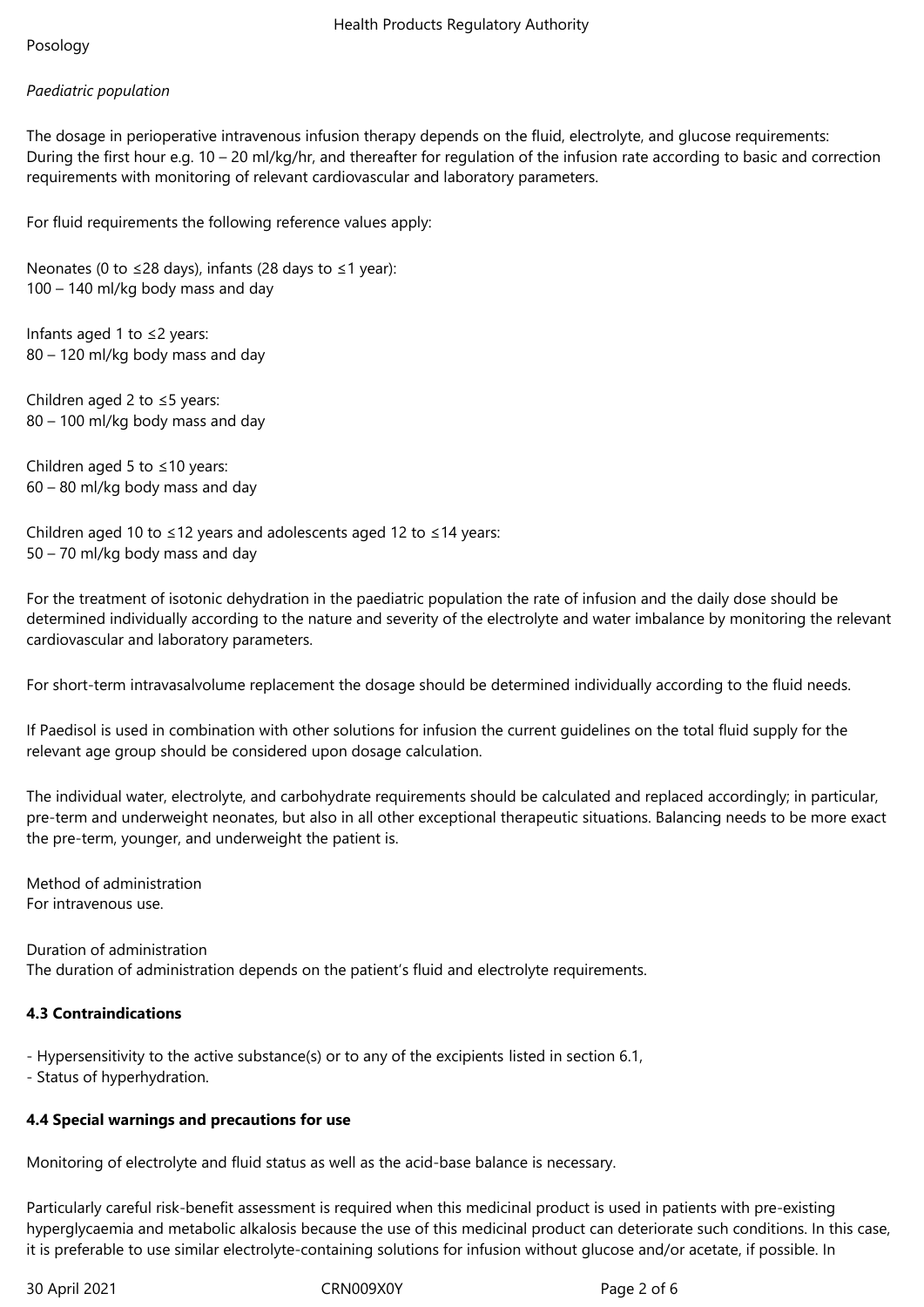Caution is required specifically in neonates and infants because the risk of developing lactic acidosis cannot be ruled out when using acetate as contained in this medicinal product in very rare disorders of acetate metabolism. These very rare disorders of acetate metabolism may appear for the first time when administering this medicinal product.

Paedisol should be used in paediatric patients with congenital disturbance of lactate utilisation after a careful risk-benefit-balance only.

Controls of blood glucose levels are required postoperatively, post-traumatically and in other disorders of glucose tolerance (hyperglycaemia).

Caution is required in case of hypernatraemia, hyperkalaemia, and hyperchloraemia.

## **4.5 Interaction with other medicinal products and other forms of interactions**

There are no known interactions with other medicinal products.

## **4.6 Fertility, pregnancy and lactation**

Paedisol is intended for use in the paediatric population (0 day to  $\leq$  14 years) only.

#### **4.7 Effects on ability to drive and use machines**

Not relevant.

## **4.8 Undesirable effects**

As with all medicinal products for intravenous use, local site reactions associated with the method of administration cannot be excluded. The frequency of such reactions is not known (cannot be estimated from the available data). Local site reactions include febrile response, infections at the site of injection, venous thrombosis, phlebitis and extravasation extending from the site of injection.

#### Reporting of suspected adverse reactions

Reporting suspected adverse reactions after authorisation of the medicinal product is important. It allows continued monitoring of the benefit/risk balance of the medicinal product. Healthcare professionals are asked to report any suspected adverse reactions via HPRA Pharmacovigilance, Earlsfort Terrace, IRL - Dublin 2; Tel: +353 1 6764971 ; Fax: +353 1 6762517 . Website: www.hpra.ie; E-mail: medsafety@hpra.ie.

#### **4.9 Overdose**

Overdose [may lead to h](http://www.hpra.ie/)yperhy[dration and hypergly](mailto:medsafety@hpra.ie)caemia.

#### Treatment:

Interruption of the infusion, renal elimination should beaccelerated, and administration of insulin, where appropriate.

For the intended use, no disturbances of electrolyte balance, osmolarity or acid-base balance are expected based on the composition of this medicinal product.

#### **5 PHARMACOLOGICAL PROPERTIES**

#### **5.1 Pharmacodynamic properties**

Pharmacotherapeutic group: Solutions affecting the electrolyte balance, electrolytes and carbohydrates, ATC code: B05BB02

#### Pharmacodynamic effects

30 April 2021 CRN009X0Y Page 3 of 6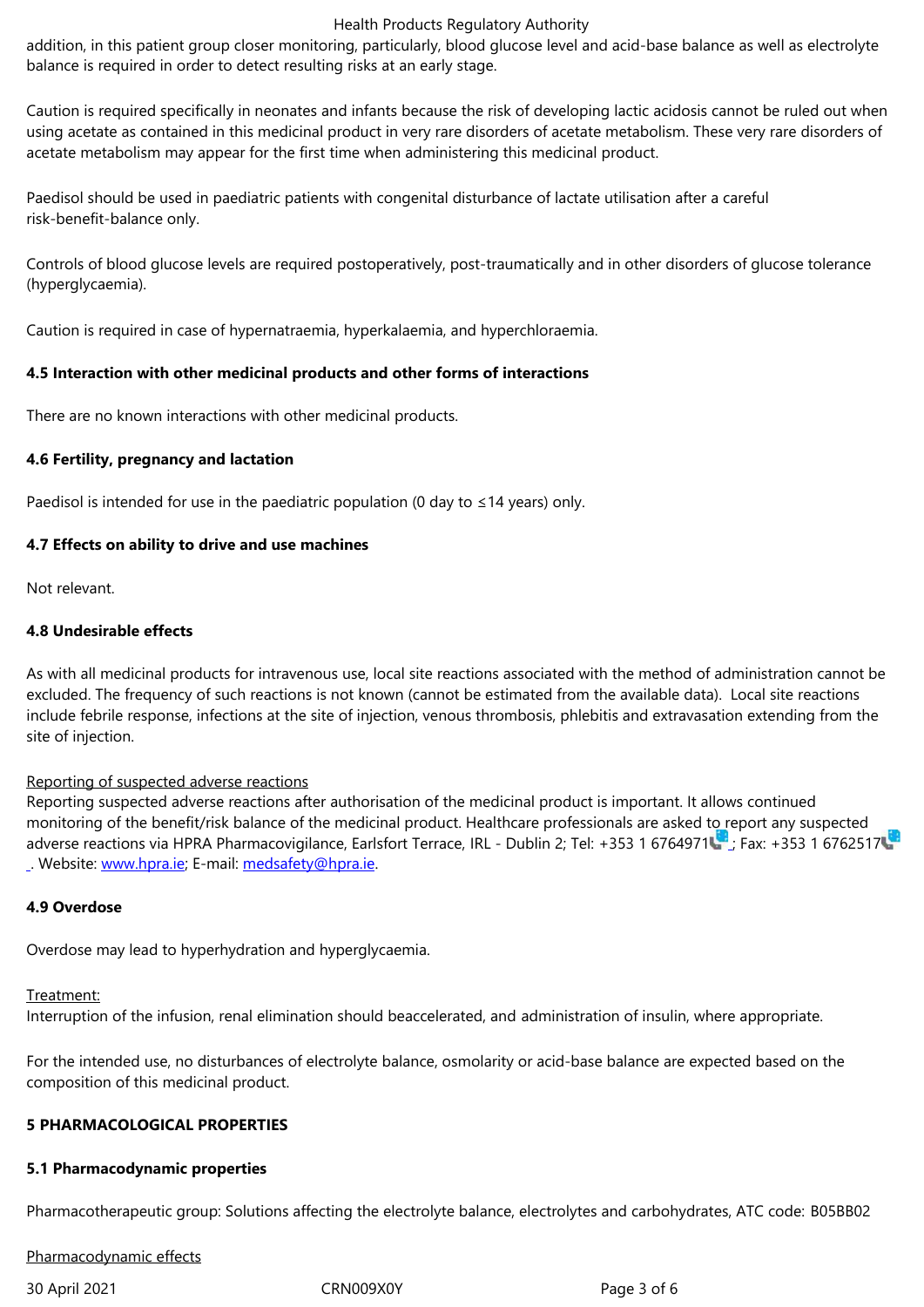#### Health Products Regulatory Authority

Paedisol is an electrolyte solution for paediatric patients that has been adjusted in its most important cation composition to the respective plasma concentration and is used for the correction of fluid and electrolyte disturbances. The solution has been adapted in its composition to the typcial metabolic changes occurring in children during surgery and anaesthesia. The supply of electrolytes restores or maintains normal osmotic conditions in the extra- and intracellular compartments. In addition, the solution also contains10 mg/ml carbohydrates as glucose.

Acetate is oxidised and has an alkalescent effect. Administration of Paedisol initially leads to replenishment of the interstitial space that accounts for approximately two-thirds of the extracellular compartment. Approximately one-third of the supplied volume remains in the intravascular space only. Therefore, the solution only has a short-term haemodynamic effect.

#### **5.2 Pharmacokinetic properties**

#### Distribution and Biotransformation

Upon infusion, glucose is first distributed intravascularly and then is taken up into the intracellular compartment.

#### **Metabolism**

Glucose, as a natural substrate of the cells in the organism, is ubiquitously metabolised. Under physiological conditions it is the most important energy-supplying carbohydrate with a caloric value of approximately 17 kJ/g or 4 kcal/g. Central nervous system tissues, erythrocytes and renal medulla are among others the obligatory glucose users. The normal fasting concentration of blood glucose range is 50 – 95 mg/100 ml or 2.8 – 5.3 mmol/l.

Glucose serves the formation of glycogen as the body's carbohydrate reserve and undergoes glycolysis to pyruvate or lactate for energy production in the cells. Glucose also enables the maintenance of the blood glucose level and the biosynthesis of important components of the organism. Insulin, glucocorticoids, and catecholamines are mainly involved in hormonal regulation of the blood glucose level.

By glycolysis, glucose is metabolised to pyruvate or lactate. Lactate can be partially re-introduced into the glucose metabolism (CORI cycle). Under aerobic conditions pyruvate is completely oxidised to carbon dioxide and water. The final products of this complete oxidation of glucose are eliminated via the lungs (carbon dioxide) and the kidneys (water). A precondition for optimal utilisation of supplied glucose is a normal electrolyte and acid-base status. Particularly, acidosis can be a sign of impaired oxidative metabolism.

There is a strong correlation between electrolyte and carbohydrate metabolism which particularly affects potassium. Utilisation of glucose is associated with increased potassium requirements. If this relationship is not taken into account considerable disturbances of potassium metabolism may occur which can lead to massive cardiac arrhythmias amongst other conditions.

Under pathological metabolic conditions impairment of glucose utilisation (glucose intolerances) may occur. These include primarily diabetes mellitus as well as the hormonally-induced decrease of glucose tolerance resulting from metabolic stress (e.g. intra and post-surgery, serious illnesses, injuries) that may cause hyperglycaemia even without exogenous substrate supply. Hyperglycaemia – depending on the severity – may lead to osmotically based loss of fluid via the kidneys resulting in hypertonic dehydration, hyperosmolar disturbances and even hyperosmolar coma.

Excessive supply of glucose, in particular, in the course of a post-aggression syndrome, can considerably increase the disturbance of glucose utilisation and contribute to enhanced conversion of glucose to fat resulting from impaired oxidative glucose utilisation. This in turn may be associated with an increased carbon dioxide burden of the organism (problems with weaning from respirator) and additional fat infiltration in the tissues, specifically in the liver. Patients with intracranial injury and brain oedema possess a particular risk to disturbances of glucose homeostasis. In these patients, even slight disturbances of the glucose concentration and the associated increase in plasma (serum) osmolality can contribute to a significant increase of cerebral injury.

Upon infusion acetate is first distributed intravascularly and then is taken up into the interstitial compartment. Under physiological conditions acetate is converted to bicarbonate and carbon dioxide. The plasma bicarbonate and acetate concentrations are regulated by the kidneys; the carbon dioxide plasma concentration by the lungs.

#### Elimination

In healthy subjects, there is practically no renal elimination of glucose. In pathological metabolic situations (e.g. diabetes mellitus, post-aggression symptom) that are accompanied by hyperglycaemia (blood glucose concentrations above 120 mg/100 ml or 6.7 mmol/l) glucose is also eliminated via the kidneys (glucosuria) when the maximum tubular transport capacity (180 mg/100 ml or 10 mmol/l) is exceeded.

30 April 2021 CRN009X0Y Page 4 of 6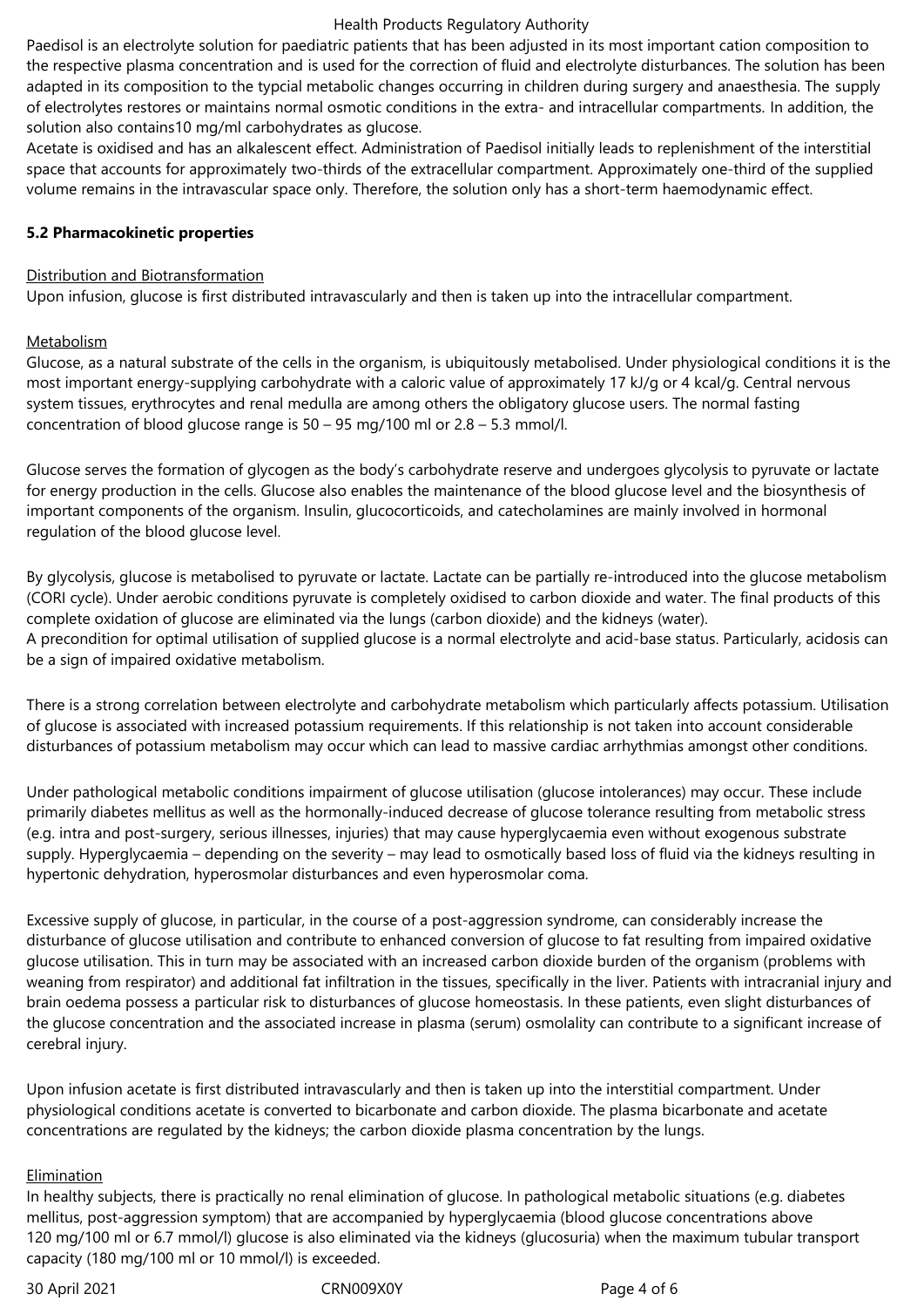#### Health Products Regulatory Authority

## **5.3 Preclinical safety data**

Non-clinical data reveal no special hazard for humans others than those included in other sections of this text. Electrolytes and glucose contained in Paedisol are physiological components of animal and human plasma. Toxic effects are unlikely to occur at therapeutic doses.

## **6 PHARMACEUTICAL PARTICULARS**

## **6.1 List of excipients**

Hydrochloric acid 37 % (for pH adjustment) Sodium hydroxide (for pH adjustment) Water for injections

#### **6.2 Incompatibilities**

Incompatibility of the medicinal product to be added to Paedisol must be assessed before addition. In general, it can be stated that the following medicinal products (groups) must not be mixed with Paedisol:

- Medicinal products that might form hardly soluble precipitations with the constituents of the solution. (The preparation contains Ca2+ ions. Precipitation may occur with the addition of inorganic phosphate, hydrogen carbonate/ carbonate or oxalate.),

- Medicinal products that are not stable in an acid pH-range or do not exhibit optimum efficacy or decompose,

- Paedisol must not be mixed with other medicinal products or solutions for parenteral nutrition for which compatibility has not been tested.

- Solutions for infusion that contain glucose must not be administered simultaneously through the same infusion equipment with blood because of the possibility of pseudo-agglutination.

# **6.3 Shelf life**

3 years

Use immediately after first opening.

From a microbiological point of view, the product should be used immediately. If not used immediately, in-use storage times and conditions prior to use are the responsibility of the user and would normally not be longer than 24 hours at 2°C - 8°C, unless opening and storage have taken place in controlled and validated aseptic conditions.

#### **6.4 Special precautions for storage**

This medicinal product does not require any special storage conditions.

#### **6.5 Nature and contents of container**

Paedisol is available in 100 ml, 250 ml, and 500 ml low-density polyethylene bottles (KabiPac) as primary packaging closed with a polyethylene or polyethylene/polypropylene cap containing a polyisoprene stopper.

Pack sizes: 40 x 100 ml bottles 20 x 250 ml bottles 10 x 500 ml bottles

Not all pack sizes may be marketed.

# **6.6 Special precautions for disposal and other handling**

#### 30 April 2021 CRN009X0Y Page 5 of 6